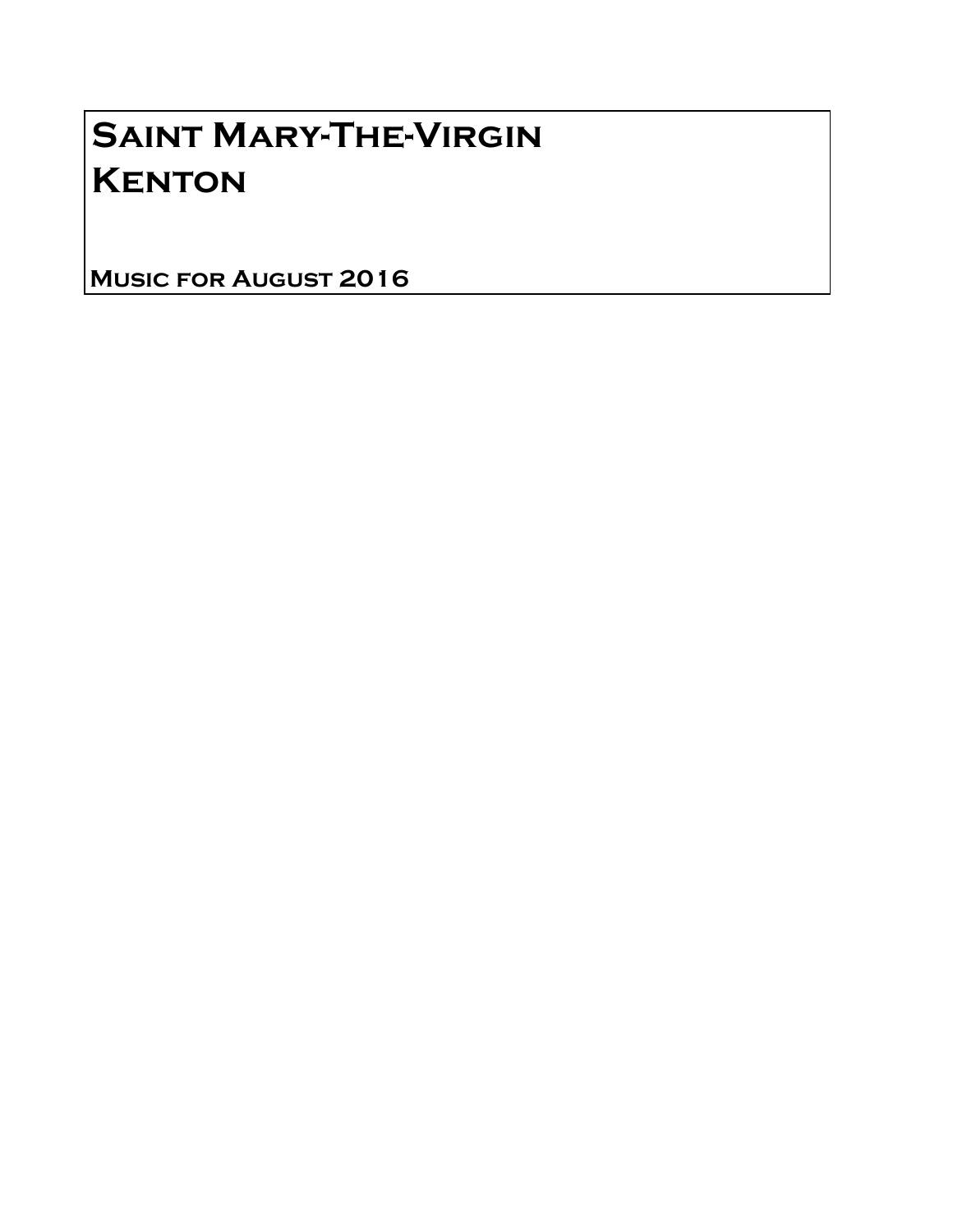| <b>7th August</b>                                                                        | <b>Ordinary Time XIX</b>                                |                                                                                                 |
|------------------------------------------------------------------------------------------|---------------------------------------------------------|-------------------------------------------------------------------------------------------------|
| Introit<br><b>Responsorial Psalm</b><br>Gradual<br>Offertory<br>Communion<br>Recessional | 18<br>Ye servants of the Lord<br>Page 198 first setting |                                                                                                 |
|                                                                                          | 285<br>305<br>359 (t322)                                | For the beauty of the earth<br>Soul of my saviour<br>Fight the good fight                       |
|                                                                                          | Setting                                                 | Merbecke                                                                                        |
|                                                                                          | At communion                                            | <b>Celtic Benediction</b>                                                                       |
| 14th August                                                                              | <b>BVM</b>                                              |                                                                                                 |
| Introit<br><b>Responsorial Psalm</b><br>Gradual                                          | CH761<br>p218 first setting                             | Virgin wholly marvellous                                                                        |
| Offertory<br>Communion<br>Recessional                                                    | CH659<br><b>CH496</b><br>CH263                          | Sing we of the blessed mother<br>My God and is thy table spread<br>Holy Virgin, by God's decree |
|                                                                                          | Setting                                                 | Merbecke Kyrie & Lourdes II Gloria<br><b>Martin Shaw</b>                                        |
|                                                                                          | At communion                                            | Salve Regina                                                                                    |
|                                                                                          |                                                         |                                                                                                 |